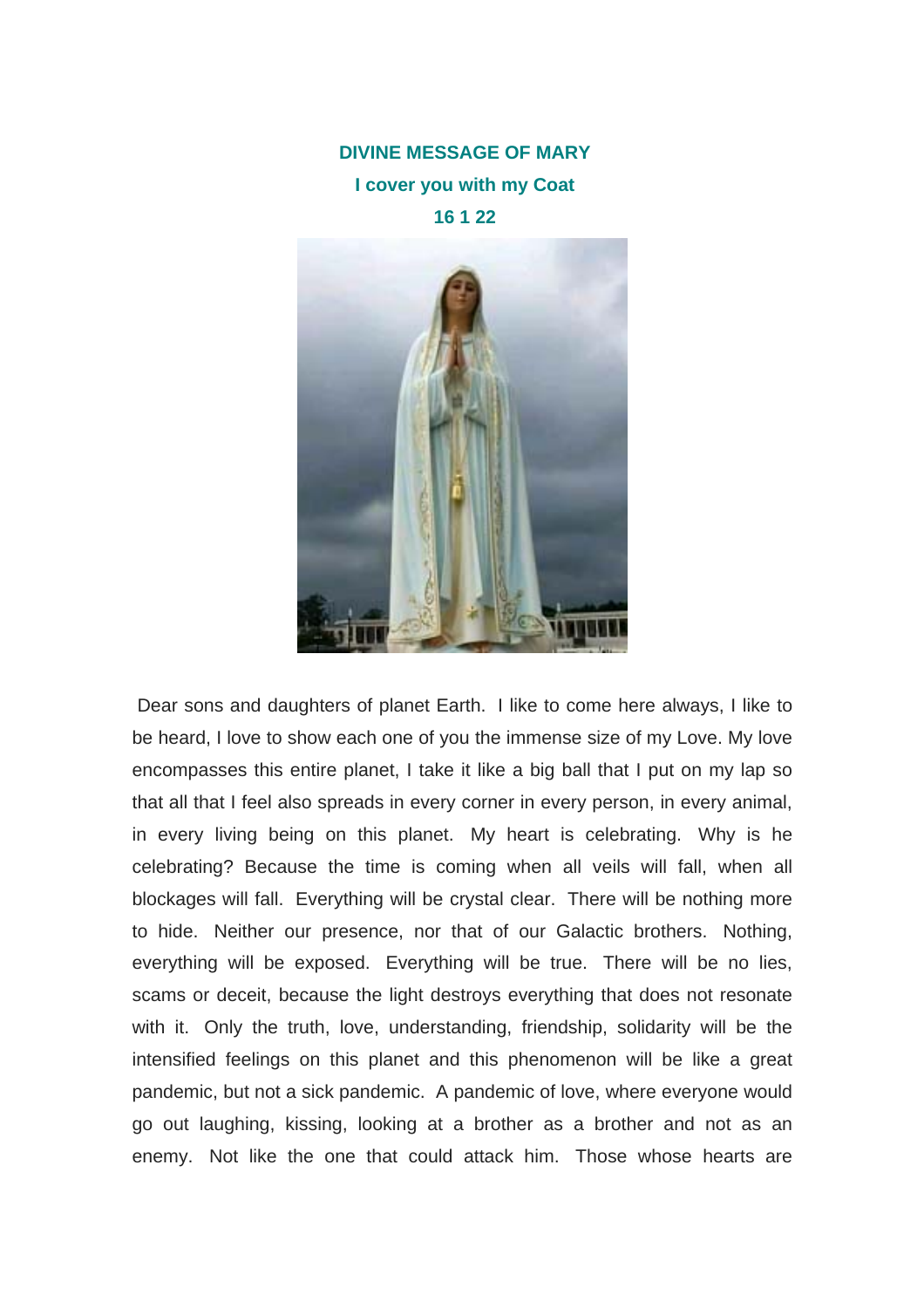enlightened will receive this contamination of love and will reverberate this feeling in a way never felt before. You will reverberate that feeling for everyone on the planet. For the animals it will be such an immense feeling that it will not stay in their hearts. It will explode and contaminate more hearts. Those whose hearts are open, receptive, eager, for this moment will not regret anything they did, went through, felt to get to this moment. It has been a hard road for many. It has been made of challenges, suffering, pain, but I guarantee that in the end you will be grateful for every difficult moment that you have had, because these are the moments that you have made. It grows, evolves and reaches the point of vibrating only for love, nothing else matters. The only wish you will have will be to emanate love, it doesn't matter for whom; no matter what for; does not matter how. It only exudes love. Unfortunately at this point my

 heart is sad, my heart cries. Not all my children will do this. Not all my children will welcome us with open arms, because they will prefer to believe in everything physical in their World, out of fear, distrust, lack of faith, lack of love, and they will not accept anything. They will not experience this wave of love because they do not admit that everyone is the same, they do not admit that there are no arguments; They do not admit that there is no violence, taxes, subjugation, slavery. These unfortunately will receive my tears which I fill with so much love, that by touching their soul they will try to cleanse all that negative expression that exists in them. As if my tears were a remedy, a balm that by touching this soul can transform it into an enlightened soul full of love. This is my hope. My last try with them. But I am aware that I will be successful for some, but it is not for everyone. I wish that today I take all the inhabitants of the surface of this planet, wrap them in my mantle, and transform them into beings of the fifth dimension without exception. It would be a miraculous event and timetable in the Universe, but unfortunately I know I can't do it because the choice is yours, you have free will and it determines and defines your paths unfortunately not all of you will go to the fifth dimension. Those whose hearts remain closed dark black will have no place in the fifth dimension and will be lovingly taken to other orbs, to continue their journey of evolution and learning. It is not a punishment. Many believe that those who do not get up are